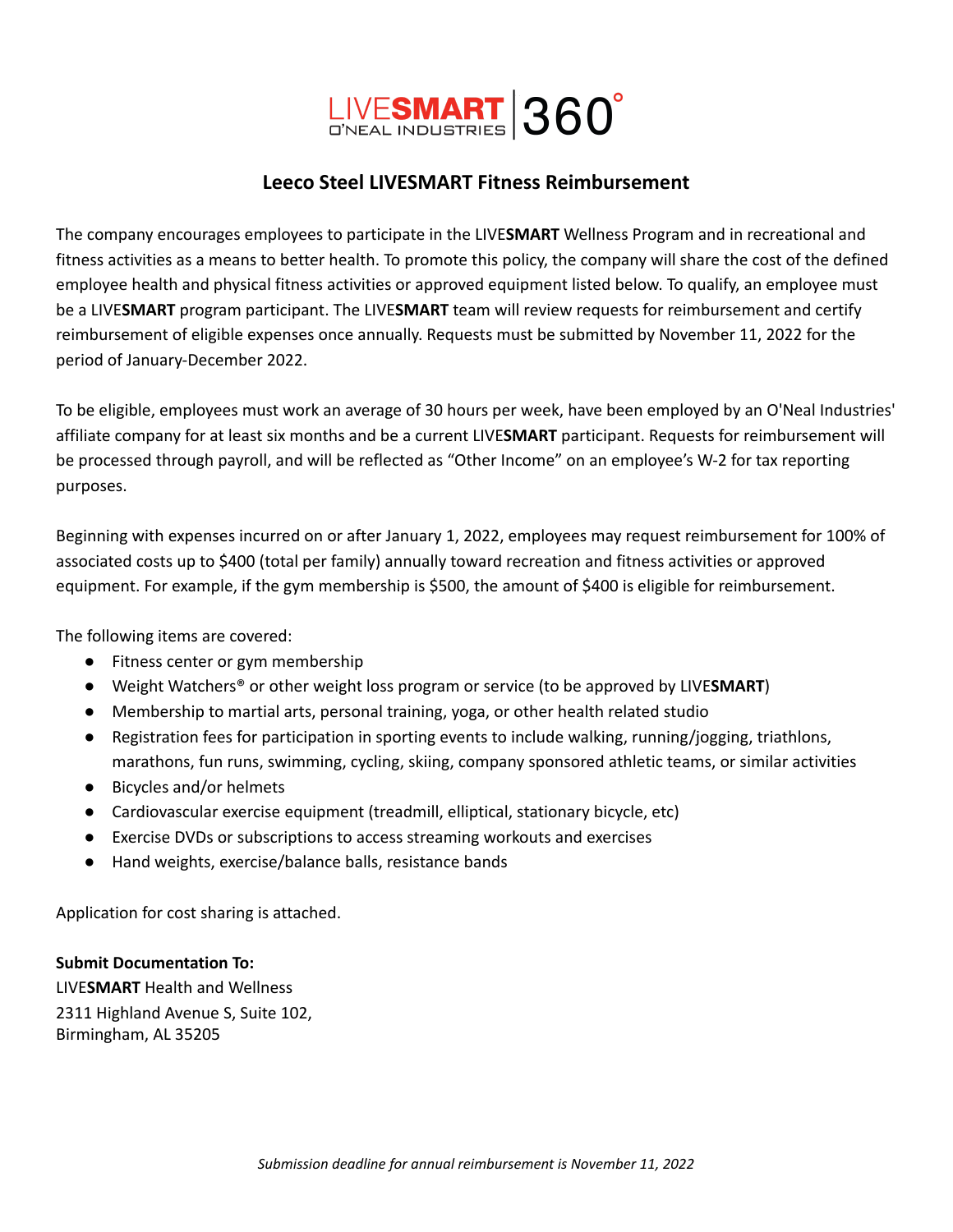# LIVE**SMART** Fitness and Recreational Activities Reimbursement Application

Complete the following application to have eligible fitness expenses considered for reimbursement. Return completed application using one of the methods below:

**Email** to [connect@livesmartoni.com](mailto:connect@livesmartoni.com) **Mail** to LIVESMART Health & Wellness 2311 Highland Avenue S, Suite 102, Birmingham, AL 35205 **LIVESMART Portal** at [www.wellsteps.com/livesmartoni](http://www.wellsteps.com/livesmartoni)

### **Step 1 - Participant Information**

| Employee's Name:           |                    |
|----------------------------|--------------------|
| Fitness Membership Holder: |                    |
| Company:                   | Location/District: |
| Phone:                     | E-mail address:    |

### **Step 2 - Certification**

# **Before submitting please confirm by checking all of the following (3) items are COMPLETED and INCLUDED for Fitness Reimbursement approval.**

▢ I participate in LIVE**SMART**

 $\Box$  I have enclosed my payment receipt for costs associated with this activity or equipment purchase

 $\Box$  I hereby certify that the below information and attachments furnished are correct. In accepting the company's reimbursement, I certify to regularly attend the club, participate in aerobic conditioning programs, and/or utilize the equipment for myself or household family members. I have participated/attended at least 26 times during the period of reimbursement requested (January 1, 2022 - December 31, 2022). Please include any documentation when submitting the application form.

| <b>Step 3 - Expense Detail</b>                                                     |                               |               |
|------------------------------------------------------------------------------------|-------------------------------|---------------|
| <b>1. Type of Reimbursement (circle)</b> : Membership Equipment Class Event/Race   |                               | Sports League |
|                                                                                    |                               |               |
| Membership Type (if applicable): Single Family 2-Person                            |                               |               |
| Monthly Fee (if applicable): __________________                                    |                               |               |
| What is the total amount paid? (January 1, 2022- December 31, 2022): $\frac{1}{2}$ |                               |               |
| <b>2. Type of Reimbursement (circle)</b> : Membership                              | Event/Race<br>Equipment Class | Sports League |
|                                                                                    |                               |               |
| Membership Type (if applicable): Single                                            | Family 2-Person               |               |
| Monthly Fee (if applicable): ____________________                                  |                               |               |
| What is the total amount paid? (January 1, 2022- December 31, 2022): $\frac{1}{1}$ |                               |               |

*Submission deadline for annual reimbursement is November 11, 2022*